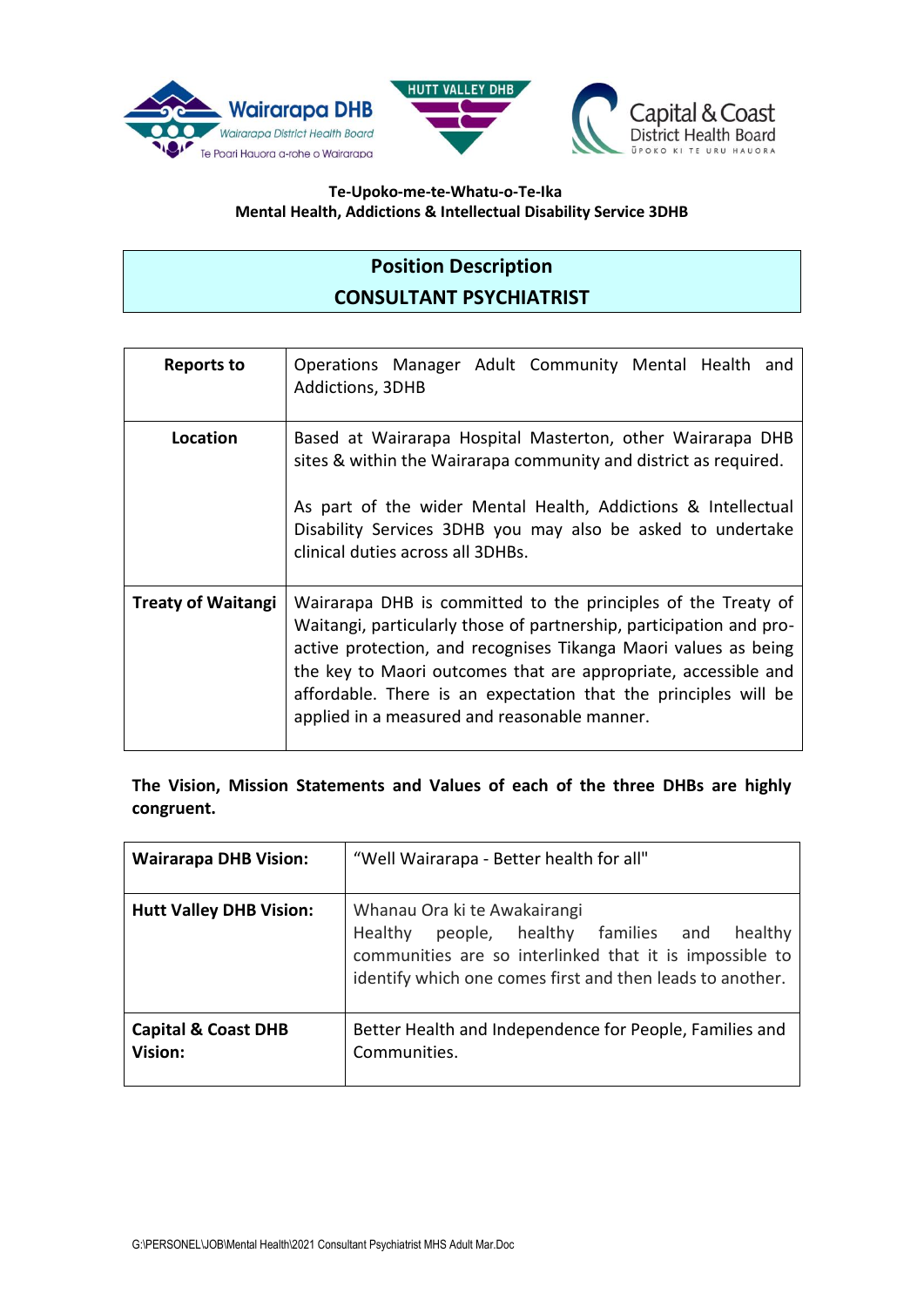| <b>Wairarapa DHB Mission:</b>                     | To improve, promote, and protect the health status of<br>the people of the Wairarapa, and the independent living<br>of those with disabilities, by supporting and encouraging<br>healthy choices.                                                                                                                                                         |  |
|---------------------------------------------------|-----------------------------------------------------------------------------------------------------------------------------------------------------------------------------------------------------------------------------------------------------------------------------------------------------------------------------------------------------------|--|
| <b>Hutt Valley DHB Mission:</b>                   | Working together for health and wellbeing<br>Our mission demonstrates the Hutt Valley DHB's<br>commitment to a cooperative way of working. This<br>includes staff working cooperatively, working<br>in.<br>collaboration with the people and organisations we fund,<br>working with organisations from other sectors and<br>working within our community. |  |
| <b>Capital &amp; Coast DHB</b><br><b>Mission:</b> | Together, Improve the Health and Independence of the<br>People of the District.                                                                                                                                                                                                                                                                           |  |

| <b>Wairarapa DHB Values:</b>                     | Respect – whakamana tangata; integrity – mana tu; self-<br>determination - rangatiratanga; co-operation -<br>whakawhanaungatanga; and excellence - taumatatanga.                                              |
|--------------------------------------------------|---------------------------------------------------------------------------------------------------------------------------------------------------------------------------------------------------------------|
| <b>Hutt Valley DHB Values:</b>                   | 'Can do' – leading, innovating and acting courageously;<br>Working together with passion, energy and commitment;<br>Trust through openness, honesty respect and integrity;<br>Striving for excellence.        |
| <b>Capital &amp; Coast DHB</b><br><b>Values:</b> | Innovation, Action, A focus on People and Patients, Living<br>the Treaty, Professionalism through Leadership, Honesty,<br>Integrity and Collaboration, Excellence<br>through<br>Effectiveness and Efficiency. |

#### **Context:**

#### **Wairarapa DHB**

Wairarapa District Health Board (DHB) is located 1.5 hours north of Wellington and Hutt Valley. It covers a large mainly rural geographic area from Cape Palliser on the south coast, to Mount Bruce in the north. Secondary hospital services are provided from the new 90 bed Wairarapa Hospital in Masterton, serving a population of around 40,000. Wairarapa DHB has a unique relationship with primary and community services to meet the needs of their population.

#### **Hutt Valley DHB**

The Hutt Valley District Health Board (DHB) is a hospital and health provider in the Hutt Valley, located 20 minutes from Wellington.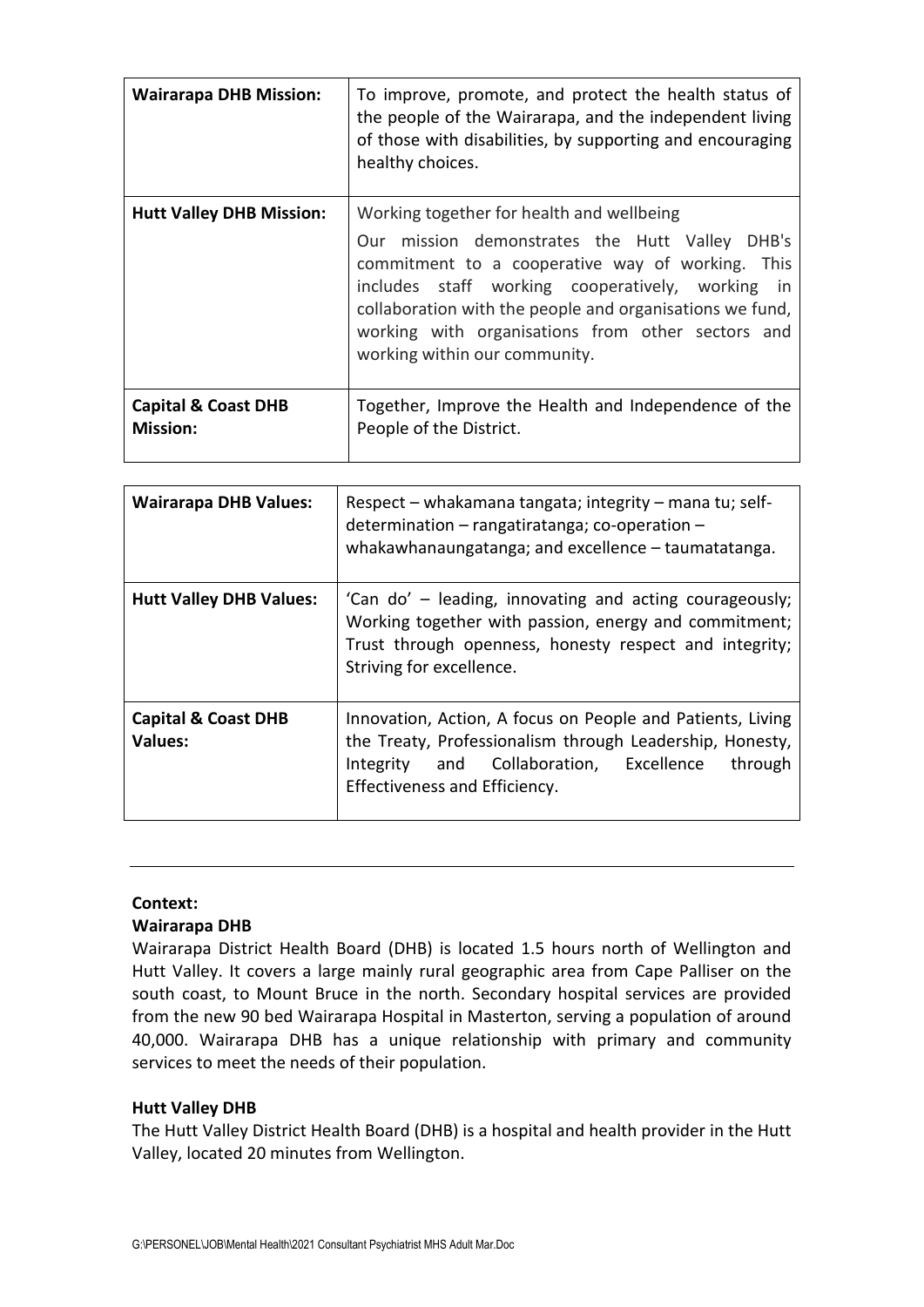Hutt Valley DHB provides secondary and tertiary, nursing and surgical hospital services along-side community based health care. The main facility is Hutt Hospital in Lower Hutt, which has 260 beds. Hutt Valley DHB funds local health providers and works collaboratively with the community to create and support multiple health education initiatives and projects within the region.

#### **Capital and Coast DHB**

The Capital and Coast District Health Board (CCDHB) covers a region extending from Wellington to Otaki. It comprises delivery arms in primary, secondary and tertiary health. Hospital and Health Services (HHS) is primarily responsible for the hospital and health services delivered via a new Wellington Regional Hospital; a secondary and community facility at Kenepuru; a Forensic, Rehabilitation and Intellectual Disability Hospital at Ratonga Rua-o-Porirua; and Kapiti Community Hospital.

Collectively, joint services provided across the three DHBs are referred to as 3DHB in this role description.

#### **Service perspective:**

The hospital and health services of the DHBs provide a range of services, one such group of services includes Mental Health, Addictions and Intellectual Disability (MHAID) Service. The Service has over 1400 employees and annual revenue of \$135m.

MHAIDS spans three DHBs - Wairarapa, Hutt Valley and Capital & Coast DHB's - and includes local, regional, and national services. The local MHAID services are provided from multiple sites within the 3DHB sub-region – greater Wellington, Hutt Valley and Wairarapa. Te Korowai Whariki services include regional forensic and rehabilitation services covering the Central region while the intellectual disability services extend the length and breadth of the country from six bases located in Whangarei, Auckland, Cambridge, Wellington, Christchurch, and Dunedin.

The core business of the Service is the provision of quality specialist services, integrated with primary and secondary providers in the communities we serve.

The Service is committed to the underlying principles of:

- The New Zealand Disability Strategy: Making a World of Difference Whakanui Oranga
- Te Tahuhu and the Mental Health Blueprint for Mental Health Services in New Zealand to guide and direct service design, delivery, development, and review
- Intellectual Disability High and Complex Framework
- Te Tiriti o Waitangi as the founding document of Aotearoa/New Zealand.

The Service has access to business support services including Human Resources and Finance. In addition, management and delivery of clinical services across the Service is underpinned by consultation, advice, and support from a range of cultural, consumer, and family advisors, and business, quality and organisational development personnel.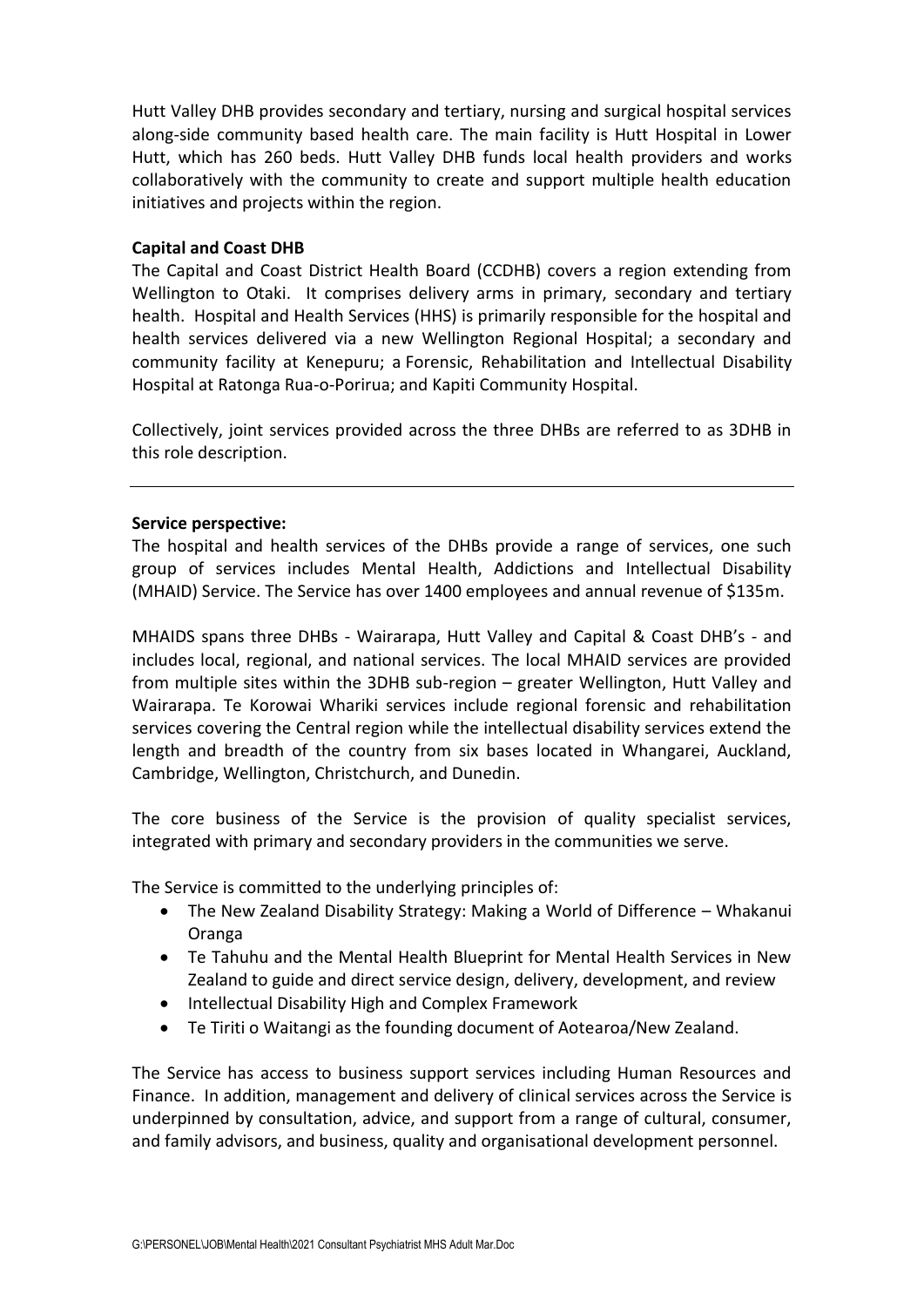| <b>Position Overview</b>               |                                                                                                                                                                                                                                                                                                                                                                                                                                                                                                                                                                                                                                            |  |
|----------------------------------------|--------------------------------------------------------------------------------------------------------------------------------------------------------------------------------------------------------------------------------------------------------------------------------------------------------------------------------------------------------------------------------------------------------------------------------------------------------------------------------------------------------------------------------------------------------------------------------------------------------------------------------------------|--|
| <b>Primary Function</b><br>of Position | To provide psychiatric and medical expertise and leadership.<br>$\bullet$<br>To provide high quality assessments, diagnoses, treatment<br>planning and review in the care of service users.<br>To work with other health professionals to provide a<br>$\bullet$<br>comprehensive multi-disciplinary team approach to service<br>users' care and treatment planning.<br>To provide education and training to service users, their<br>$\bullet$<br>families/caregivers, staff and other health professionals.<br>To contribute to the quality improvement and strategic<br>$\bullet$<br>planning and development of Mental Health Services. |  |

| <b>Key Relationships</b> |  |  |
|--------------------------|--|--|
|                          |  |  |

| Internal &<br><b>External</b> | Clients / their families/whanau/caregivers<br>$\bullet$<br>Mental Health Services teams - Alcohol & Drug; Child,<br>Adolescent & Family; Community Mental Health; Acute<br>Inpatients<br>Medical Director, MHAIDS 3DHB<br><b>MHAID Service Executives</b><br><b>MHAID Service Operations Managers</b><br>$\bullet$<br>Chief Medical Officers at each DHB<br><b>MHAID Service Clinical Leaders</b><br>Other Directorate Leadership Teams<br>DHB's Medical and Clinical staff<br>GPs & other Health providers<br>Community agencies & Statutory organisations<br>Regional & National Mental Health Providers<br>Director of Area Mental Health Services<br>Government organisations <i>i.e.</i> Ministry of Health<br>External peers and colleagues, including tertiary services and<br><b>Schools of Medicine</b> |
|-------------------------------|------------------------------------------------------------------------------------------------------------------------------------------------------------------------------------------------------------------------------------------------------------------------------------------------------------------------------------------------------------------------------------------------------------------------------------------------------------------------------------------------------------------------------------------------------------------------------------------------------------------------------------------------------------------------------------------------------------------------------------------------------------------------------------------------------------------|
|-------------------------------|------------------------------------------------------------------------------------------------------------------------------------------------------------------------------------------------------------------------------------------------------------------------------------------------------------------------------------------------------------------------------------------------------------------------------------------------------------------------------------------------------------------------------------------------------------------------------------------------------------------------------------------------------------------------------------------------------------------------------------------------------------------------------------------------------------------|

| <b>Accountabilities</b>                                                                |                                                                                                                         |  |
|----------------------------------------------------------------------------------------|-------------------------------------------------------------------------------------------------------------------------|--|
| <b>KEY RESULT AREAS</b>                                                                | <b>EXPECTED OUTCOMES</b>                                                                                                |  |
| 1. Clinical Responsibility for assessment,<br>diagnosis and treatment of service users | effective<br>demonstrates<br>Practice<br>diagnosis and clinical review. Ensures<br>treatment<br>clearly<br>plans<br>are |  |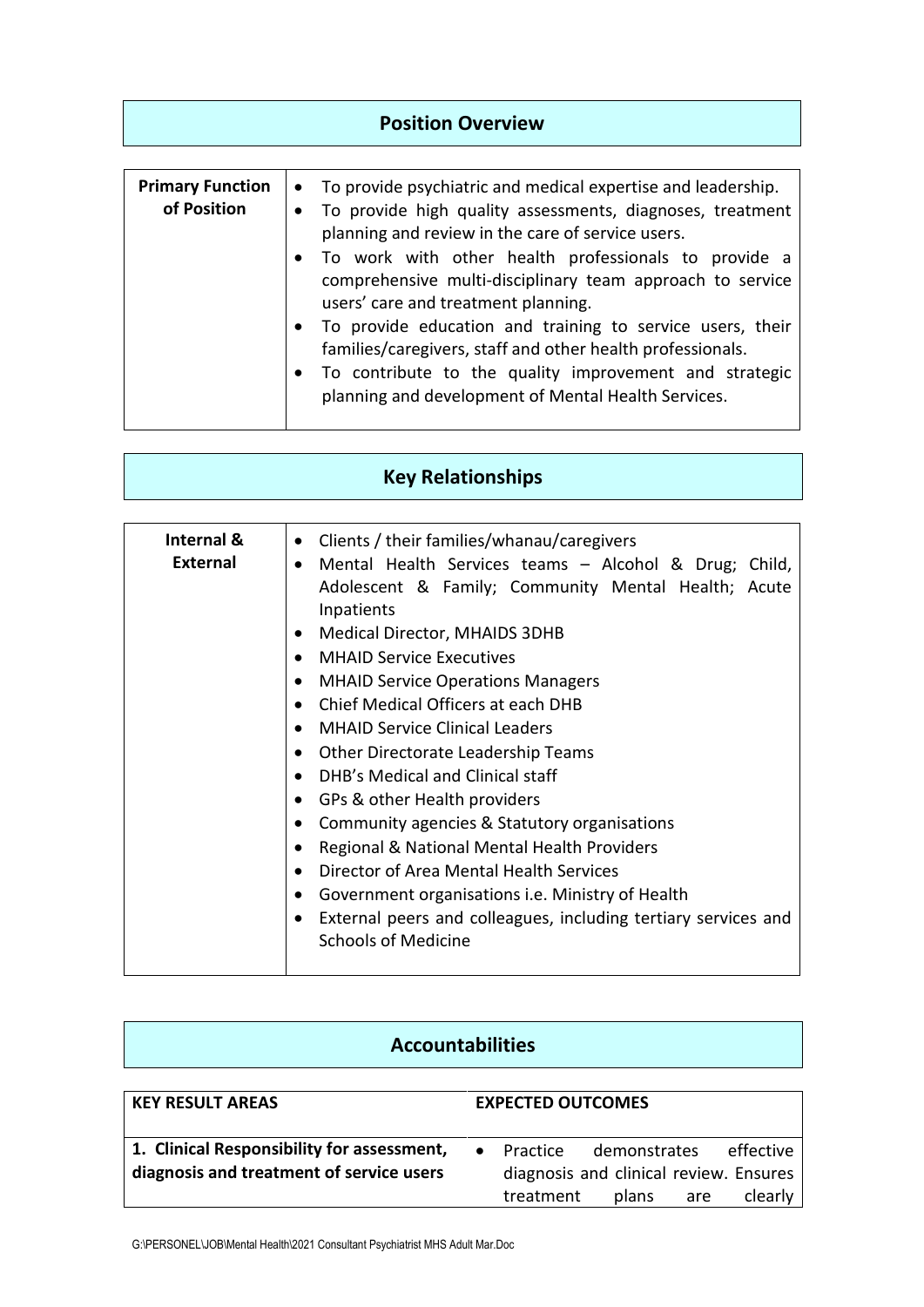|                                         | formulated in consultation with case<br>managers and multi-disciplinary team                 |
|-----------------------------------------|----------------------------------------------------------------------------------------------|
|                                         | input.                                                                                       |
|                                         | Assessments are completed using<br>appropriate tools, are timely and kept                    |
|                                         | up to date                                                                                   |
|                                         | Service users, their families/whanau                                                         |
|                                         | and caregivers are actively involved in                                                      |
|                                         | the treatment planning process.                                                              |
|                                         | Education to service users, their<br>٠                                                       |
|                                         | families/whanau<br>and<br>caregivers<br>assistance<br>with<br>ensures                        |
|                                         | understanding of the nature of the                                                           |
|                                         | illness<br>and<br>management<br>or                                                           |
|                                         | intervention.                                                                                |
|                                         | Regular clinics are maintained for                                                           |
|                                         | assessment and review of service                                                             |
|                                         | users.                                                                                       |
|                                         | Clinical practice demonstrates and<br>$\bullet$                                              |
|                                         | incorporates evidence-based and best<br>practice initiatives.                                |
|                                         | Works within and adheres to the                                                              |
|                                         | recovery model of care, or<br>any                                                            |
|                                         | subsequently agreed model.                                                                   |
|                                         | The role may incorporate all aspects<br>$\bullet$                                            |
|                                         | of specialist psychiatric work including                                                     |
|                                         | A&D work together with child and                                                             |
|                                         | family, liaison, old age psychiatry etc.                                                     |
| 2. Be a pro-active member of the multi- | multi-disciplinary,<br>A<br>recovery                                                         |
| disciplinary team                       | centered approach to service user                                                            |
|                                         | care is demonstrated and psychiatric                                                         |
|                                         | provided<br>expertise<br>is<br>ensuring                                                      |
|                                         | effective clinical leadership in the<br>implementation                                       |
|                                         | planning and<br>0f<br>treatment.                                                             |
|                                         | Promotion of the team approach to                                                            |
|                                         | delivery maximises<br>service<br>the                                                         |
|                                         | potential of each discipline and staff                                                       |
|                                         | member to achieve goals of service                                                           |
|                                         | user care.                                                                                   |
|                                         | A medical perspective is represented<br>$\bullet$<br>the<br>multi-disciplinary<br>in<br>team |
|                                         | meetings.                                                                                    |
|                                         | Teamwork is displayed acknowledging                                                          |
|                                         | others' expertise, strengths<br>and<br>limitations.                                          |
|                                         | Professional performance serves as a                                                         |
|                                         | role model to other staff.                                                                   |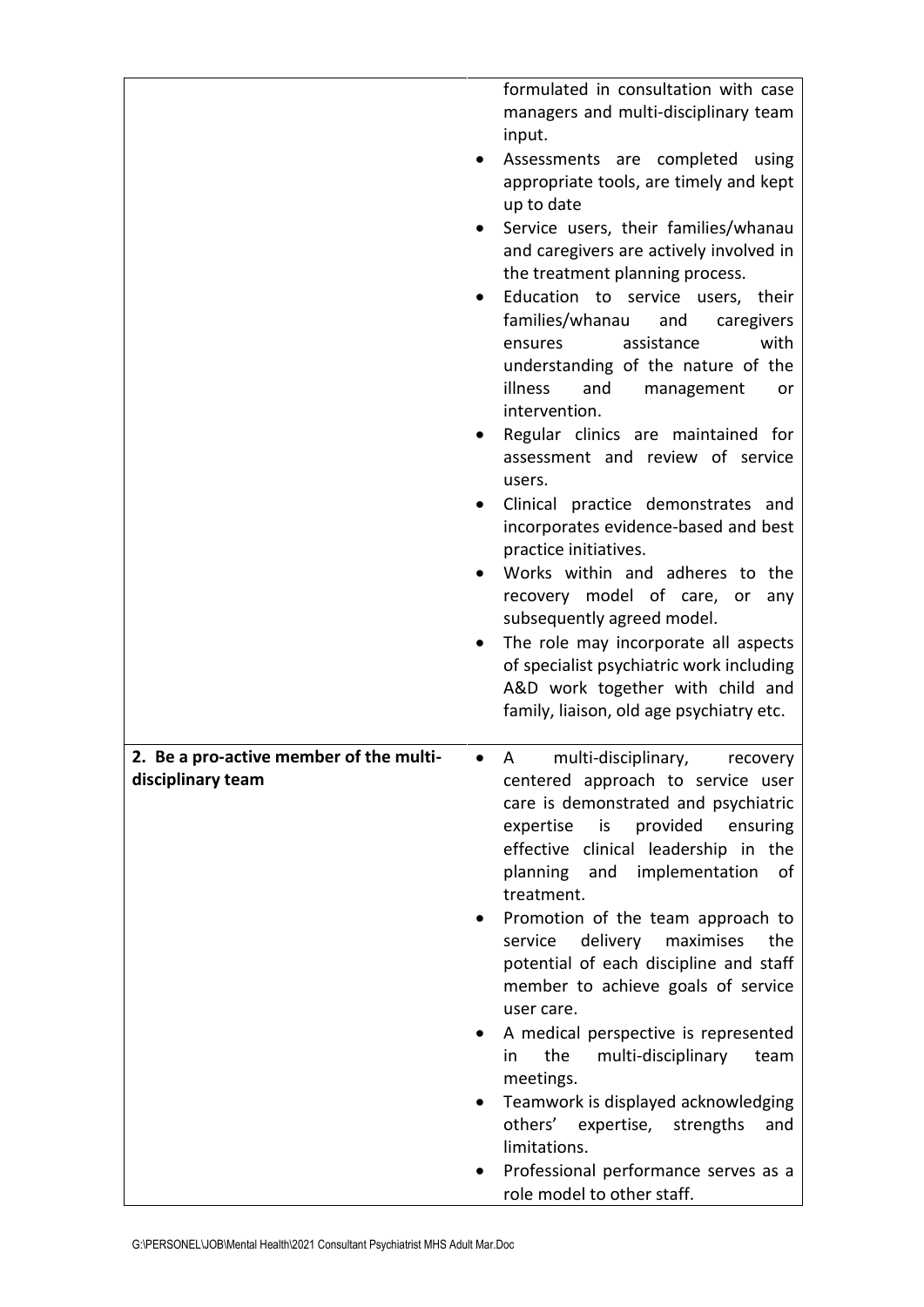|                                                                                | Issues are addressed in a constructive<br>and professional manner.<br>Participation<br>in<br>team<br>meetings<br>reflects a high standard of clinical care<br>and contributes to service planning.<br>Sharing of knowledge and information<br>enhances<br>service user care<br>and<br>treatment planning.<br>Practice demonstrates efficient and<br>effective use of clinical process and<br>systems.                                                                                                                                                                                                                                                                                                                      |
|--------------------------------------------------------------------------------|----------------------------------------------------------------------------------------------------------------------------------------------------------------------------------------------------------------------------------------------------------------------------------------------------------------------------------------------------------------------------------------------------------------------------------------------------------------------------------------------------------------------------------------------------------------------------------------------------------------------------------------------------------------------------------------------------------------------------|
| 3. Assist in providing a safe environment<br>which promotes health and healing | Service users are treated with respect<br>$\bullet$<br>and their comfort, privacy and dignity<br>is maintained.<br>Medical oversight and clinical review<br>of treatment planning ensures risk<br>assessments and management plans<br>are incorporated in the care planning<br>process in consultation with case<br>managers and the multi-disciplinary<br>team.<br>Knowledge of the Health & Disability<br>code of Consumers Rights is applied in<br>practice.<br>Practice reflects knowledge in the<br>$\bullet$<br>application of the principles of the<br>Treaty of Waitangi as they relate to<br>mental health.<br>Treatment outcomes are monitored<br>through consultation and service user<br>satisfaction surveys. |
| 4. Communication / Consultation /<br>Liaison                                   | Effective communication and liaison is<br>$\bullet$<br>maintained with other staff, health<br>providers, community and statutory<br>agencies.<br>Consultation provides expert advice<br>regarding mental health issues and<br>outcomes of illness with or without<br>treatment.<br>Information provided to service users,<br>their families/whanau and caregivers<br>demonstrates knowledge of the range<br>of community resources and services.<br>Consultation and liaison occurs with<br>$\bullet$<br>community agencies and statutory<br>organisations.<br>Effective working relationships are                                                                                                                         |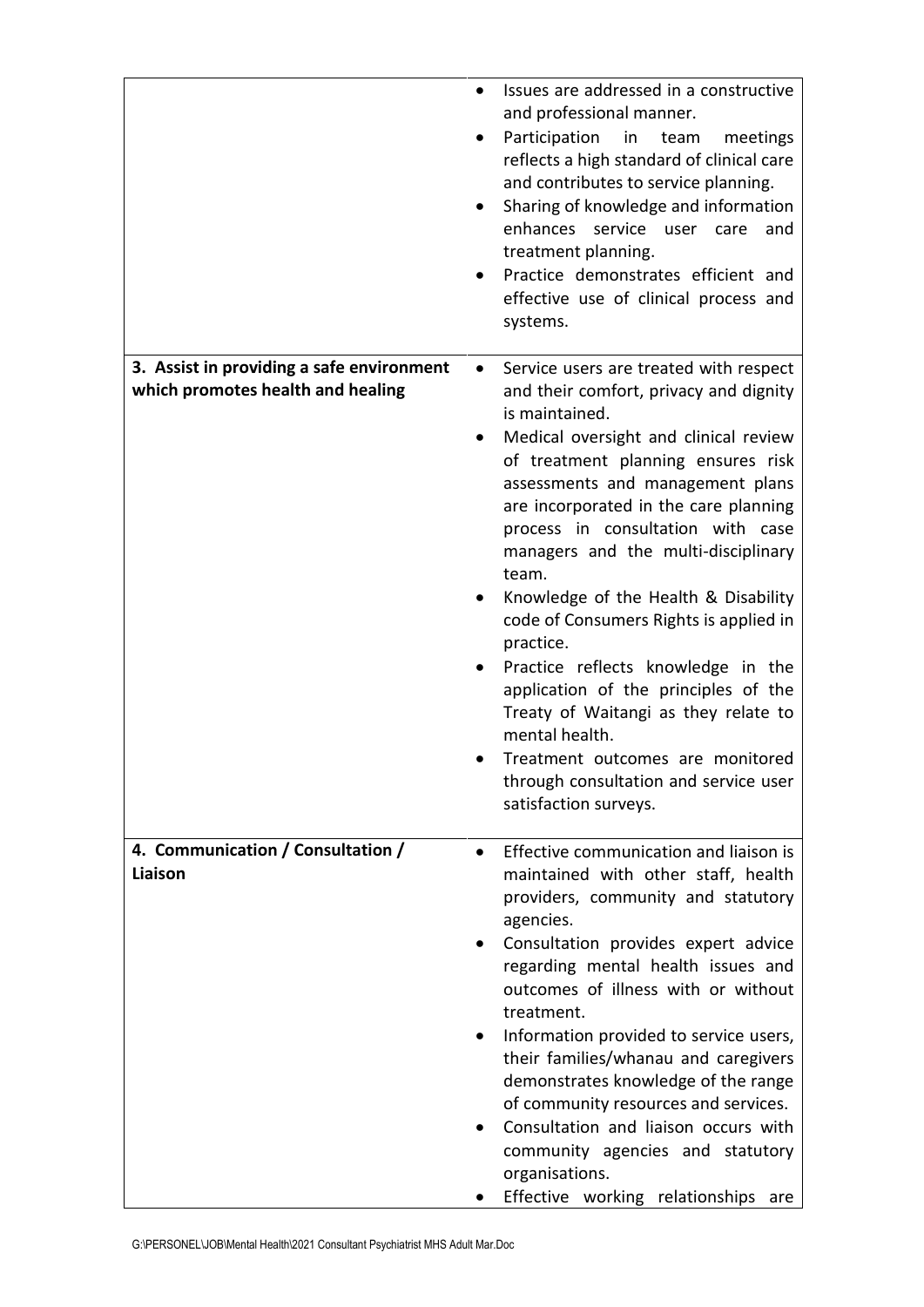|                  | developed and maintained with other<br>providers and services.                                                                                                                                                                                                                                                                                                                                                                                                                                                                                                                                                                                                                                                                                                                                                                                                                                                                                                                                                                                    |
|------------------|---------------------------------------------------------------------------------------------------------------------------------------------------------------------------------------------------------------------------------------------------------------------------------------------------------------------------------------------------------------------------------------------------------------------------------------------------------------------------------------------------------------------------------------------------------------------------------------------------------------------------------------------------------------------------------------------------------------------------------------------------------------------------------------------------------------------------------------------------------------------------------------------------------------------------------------------------------------------------------------------------------------------------------------------------|
| 5. Documentation | communication<br>Documented<br>İS.<br>$\bullet$<br>maintained with referrers and other<br>providers.<br>Comprehensive clinical case notes are<br>maintained accurately and up-to-date<br>accordance<br>with<br>relevant<br>in.<br>legislation, Wairarapa DHB and 3-D<br>policies and service procedures.<br>Clinical updates and reviews are<br>$\bullet$<br>provided for filing in a timely manner.<br>Medical oversight and monitoring<br>٠<br>ensures summaries of treatment and<br>discharge plans are provided within<br>two weeks of discharge.<br>Statistical information is provided in<br>an accurate and timely manner.                                                                                                                                                                                                                                                                                                                                                                                                                 |
| 6. Quality       | Participation in clinical audits is an<br>expectation of this role.<br>Clinical research is undertaken where<br>appropriate and as negotiated with<br>the Medical Director, Clinical Director<br>and Operations Manager.<br>Reports are provided as requested,<br>and in the required timeframes, (e.g.<br>HDC, complaints, ACC etc).<br>Active participation is demonstrated<br>planning,<br>development,<br>the<br>in<br>implementation<br>and<br>review<br>οf<br>integrated clinical pathways, medical<br>professional standards of practice and<br>procedures.<br>Quality improvement initiatives are<br>identified in own practice and service<br>delivery.<br>Contributes to and participates in<br>regular clinical and service audit<br>ensuring individual and peer review of<br>practice<br>and<br>recommendations<br>implemented.<br>Active participation contributes to<br>$\bullet$<br>clinical and service development and<br>supports the goals and objectives,<br>strategic direction and integrity of<br>Mental Health Services. |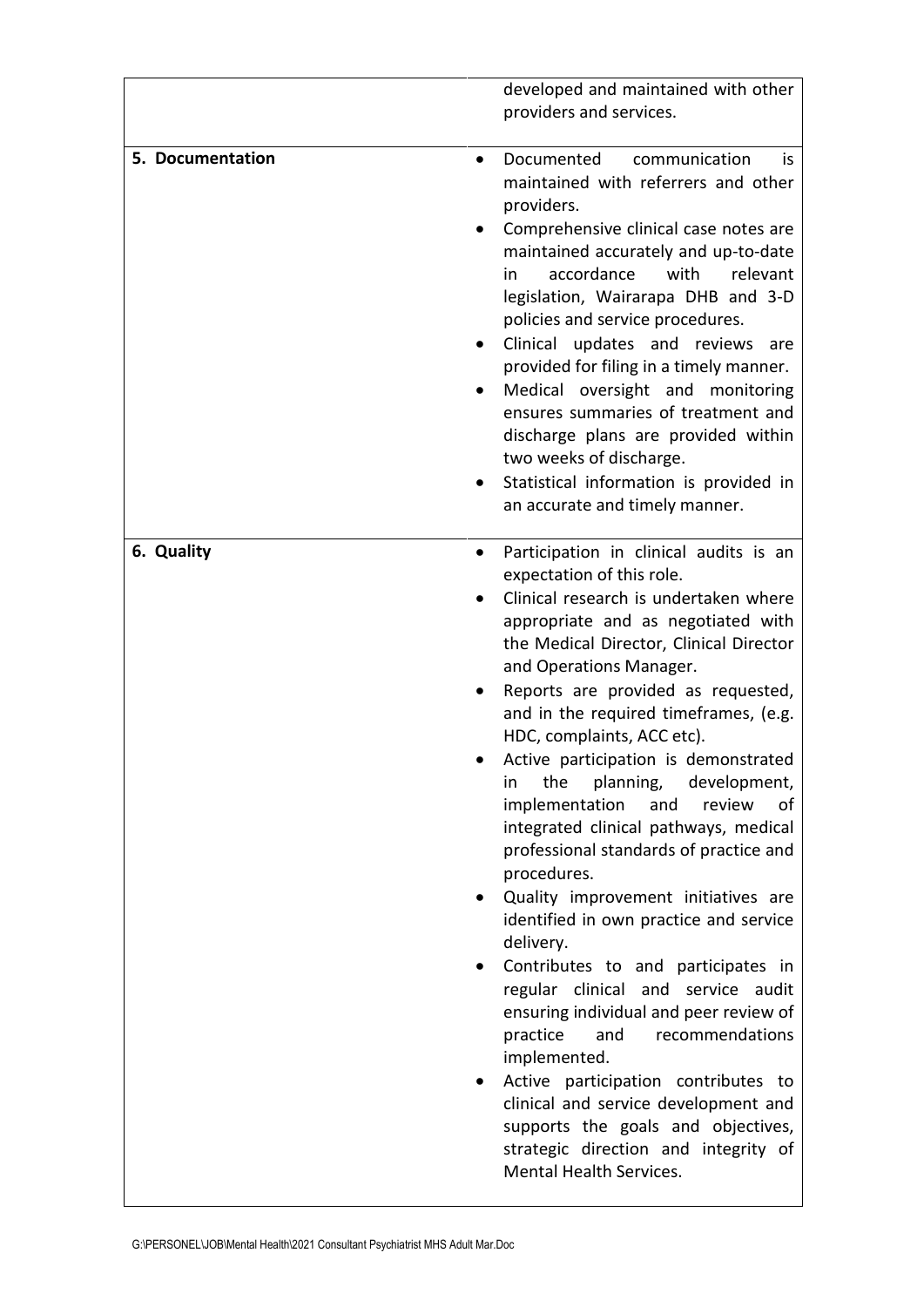| 7. Education / Professional development | Teaching and educational support is<br>provided to mental health staff, other<br>health professionals and providers as<br>required.<br>Regular contact with junior medical<br>staff provides orientation and training<br>opportunities relevant to<br>Mental<br><b>Health Services.</b><br>Mentoring and clinical monitoring of<br>junior medical staff ensures practice<br>reflects best practice.<br>In-service<br>training<br>is<br>attended<br>٠<br>regularly.<br>Peer support and<br>supervision<br>is.<br>٠<br>undertaken with colleagues.<br>Regular attendance at external peer<br>groups provides opportunities for<br>professional<br>support<br>and<br>development.<br>Clinical supervision is undertaken in<br>accordance with service procedure.<br>Practice<br>performance<br>and<br>٠<br>demonstrates compliance with ethical<br>standards provided by the Medical<br>Council of NZ and other relevant<br>professional bodies.<br>Personal<br>professional<br>and<br>development is maintained through<br>annual<br>Development<br>Plans<br>and<br>Performance<br>Appraisal<br>with<br>the<br>Medical Director, Clinical Director in<br>consultation with the Operations<br>Manager.<br>Regular<br>liaison<br>with<br>tertiary<br>institutions, Schools of Medicine and<br>other relevant professional bodies<br>enhances workforce and professional<br>development.<br>Professional and cultural<br>training<br>needs are identified and actioned.<br>Delivery of clinical services meets the<br>standards required by the Wairarapa |
|-----------------------------------------|------------------------------------------------------------------------------------------------------------------------------------------------------------------------------------------------------------------------------------------------------------------------------------------------------------------------------------------------------------------------------------------------------------------------------------------------------------------------------------------------------------------------------------------------------------------------------------------------------------------------------------------------------------------------------------------------------------------------------------------------------------------------------------------------------------------------------------------------------------------------------------------------------------------------------------------------------------------------------------------------------------------------------------------------------------------------------------------------------------------------------------------------------------------------------------------------------------------------------------------------------------------------------------------------------------------------------------------------------------------------------------------------------------------------------------------------------------------------------------------------------------------------------------------------------|
|                                         | DHB policies and service procedures.                                                                                                                                                                                                                                                                                                                                                                                                                                                                                                                                                                                                                                                                                                                                                                                                                                                                                                                                                                                                                                                                                                                                                                                                                                                                                                                                                                                                                                                                                                                 |
| 8. Statutory / Legal requirements       | All<br>maintained<br>records<br>are<br>in<br>accordance with relevant legislation,<br>organisational policy and<br>service<br>procedure.<br>Appropriate information is provided                                                                                                                                                                                                                                                                                                                                                                                                                                                                                                                                                                                                                                                                                                                                                                                                                                                                                                                                                                                                                                                                                                                                                                                                                                                                                                                                                                      |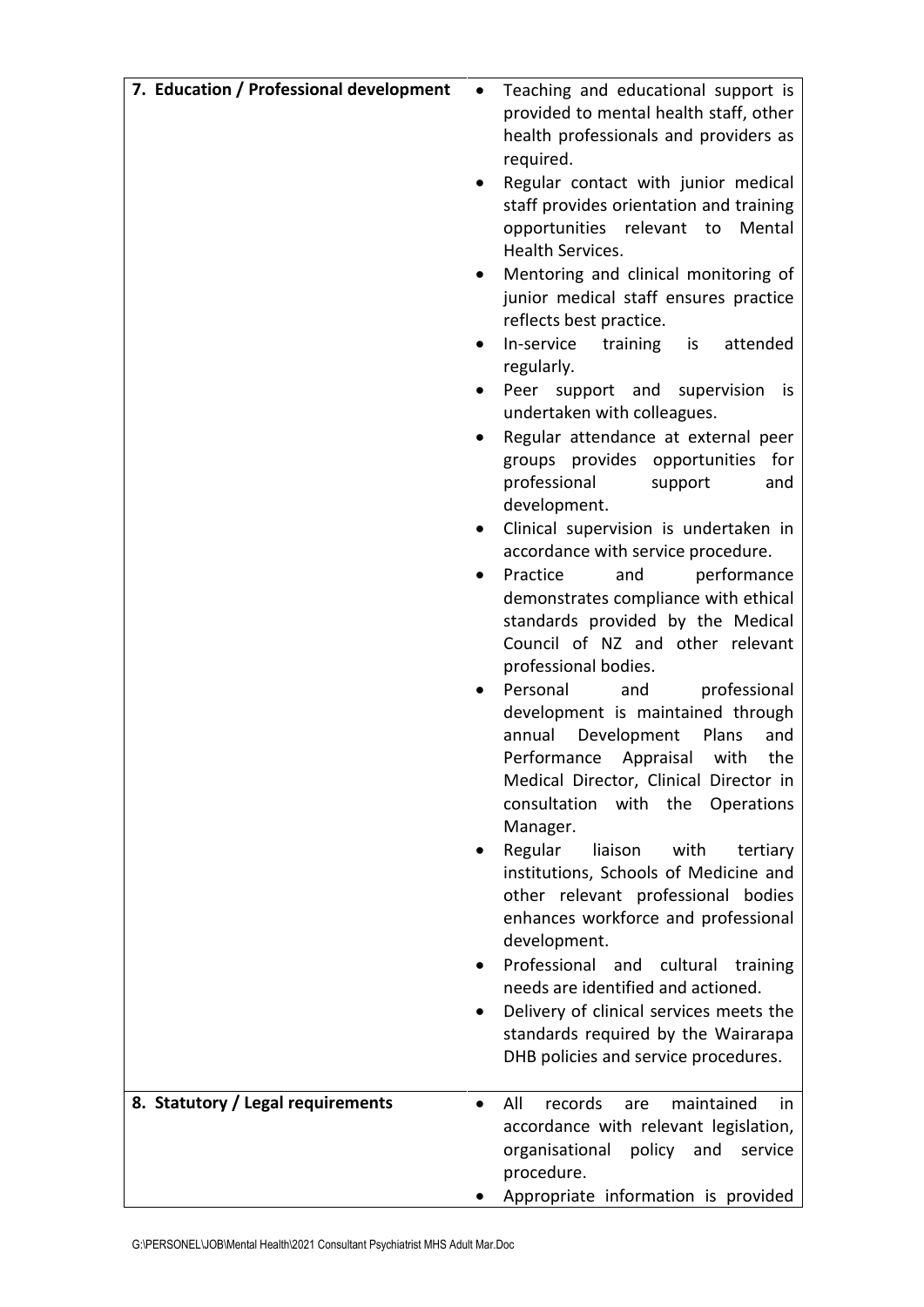in accordance with the Privacy Act, Health Information Privacy Code, organisational policy and service procedure.

- Work practice demonstrates compliance with the Health & Safety in Employment Act and any subsequent amendments and replacement legislation.
- The Operations Manager and Clinical Director are advised of any actual or potential risk to self, staff and client safety.
- Hazards in the work place are identified and awareness maintained.
- Familiarity with the safe operation of any equipment used in the course of employment is maintained.
- Practice demonstrates competent knowledge and application of relevant legislation and regulations i.e. Health & Disability Sector Standards, Mental Health Sector Standards, Ministry of Health Guidelines, National Mental Health Service Specifications etc.
- Practice demonstrates working knowledge and competent application of the Mental Health Act 1992 and subsequent amendments.
- Subject to approval by the Director of Area Mental Health Services (DAMHS), appropriate training and orientation is undertaken and regularly attended to enable the functions and duties as Responsible Clinician (RC) under the Mental Health Act.

hours on call roster.

## **9. After-hours On call duties** • Participation in a roster for on call psychiatric cover ensures supervision of junior medical staff and support to the After-Hours Crisis team and includes duties as a Responsible Clinician designated under the Mental Health Act 1992. Arranged cover in any absence ensures the maintenance of the after-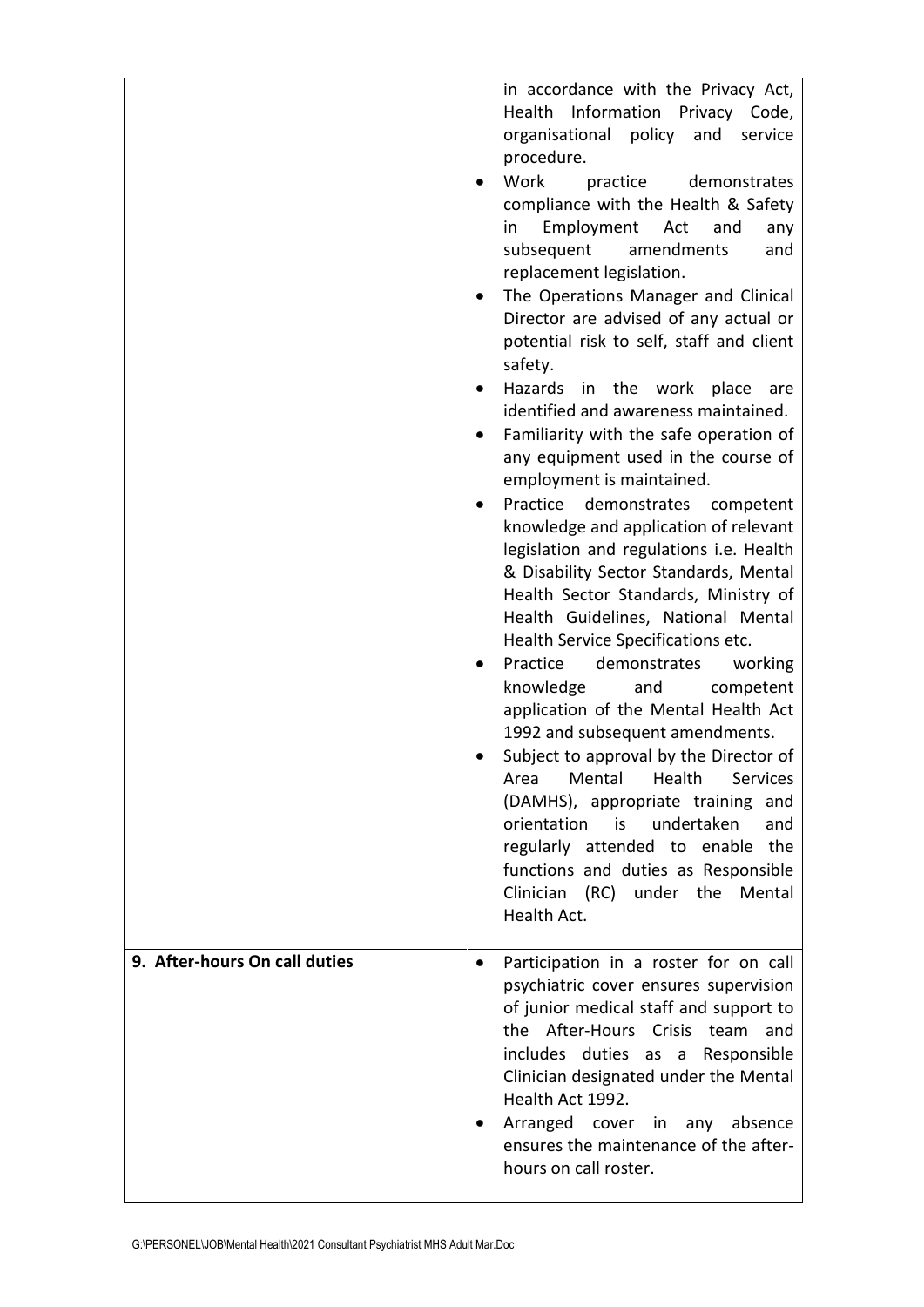| 10. Other duties                                                                    | Role-related duties are undertaken as<br>$\bullet$<br>mutually agreed with the Medical<br>Clinical<br>Director,<br>Director<br>and<br><b>Operations Manager.</b>                                                                                                                                                                                                                                                                                                                                                                                                                                                                                                                                                                                                                                                                                                                                                                                                                                                                                                                                                                                                                                |
|-------------------------------------------------------------------------------------|-------------------------------------------------------------------------------------------------------------------------------------------------------------------------------------------------------------------------------------------------------------------------------------------------------------------------------------------------------------------------------------------------------------------------------------------------------------------------------------------------------------------------------------------------------------------------------------------------------------------------------------------------------------------------------------------------------------------------------------------------------------------------------------------------------------------------------------------------------------------------------------------------------------------------------------------------------------------------------------------------------------------------------------------------------------------------------------------------------------------------------------------------------------------------------------------------|
| 11. To Act within legal boundaries and the<br><b>Wairarapa DHB and 3-D policies</b> | Health<br>accordance<br>with<br>the<br>$\bullet$ In<br>Practitioners' Competence Assurance<br>Act 2003 your appointment is subject<br>to you demonstrating that you are<br>registered with the New Zealand<br>Medical Council and that your scope of<br>practice enables you to undertake the<br>duties of the position to which you<br>have been appointed.<br>Inform your Manager immediately<br>upon notification from your registering<br>body that your scope of practice has<br>changed<br>of<br>the<br>or<br>suspension,<br>cancellation or imposition of any<br>conditions on your registration.<br>Ensure that all records are maintained<br>accurately and in accordance with<br>legislation<br>and Wairarapa<br>District<br>Health Board policy.<br>Provide appropriate information in<br>accordance with the Privacy Act and<br>relevant<br>legislation<br>other<br>and<br>Wairarapa District Health Board policy.<br>Through practice and performance<br>demonstrate<br>knowledge<br>and<br>application of the principles of the<br>Treaty of Waitangi.<br>Familiarise self with the requirements<br>of the Approved Code of Practice for<br>the Safe Use of Visual Display Units. |

# **Person Specification**

| <b>Education and</b><br><b>Qualifications</b> | Essential<br>Qualified Medical<br>postgraduate<br>practitioner with<br>qualifications in Psychiatry, equivalent to the Fellowship of<br>the Royal Australian and New Zealand College of<br>Psychiatrists and recognised for specialist registration by the<br>Medical Council of New Zealand. |
|-----------------------------------------------|-----------------------------------------------------------------------------------------------------------------------------------------------------------------------------------------------------------------------------------------------------------------------------------------------|
| <b>Experience</b>                             | <b>Essential</b><br>Proven ability and commitment to work within an existing<br>team culture.                                                                                                                                                                                                 |